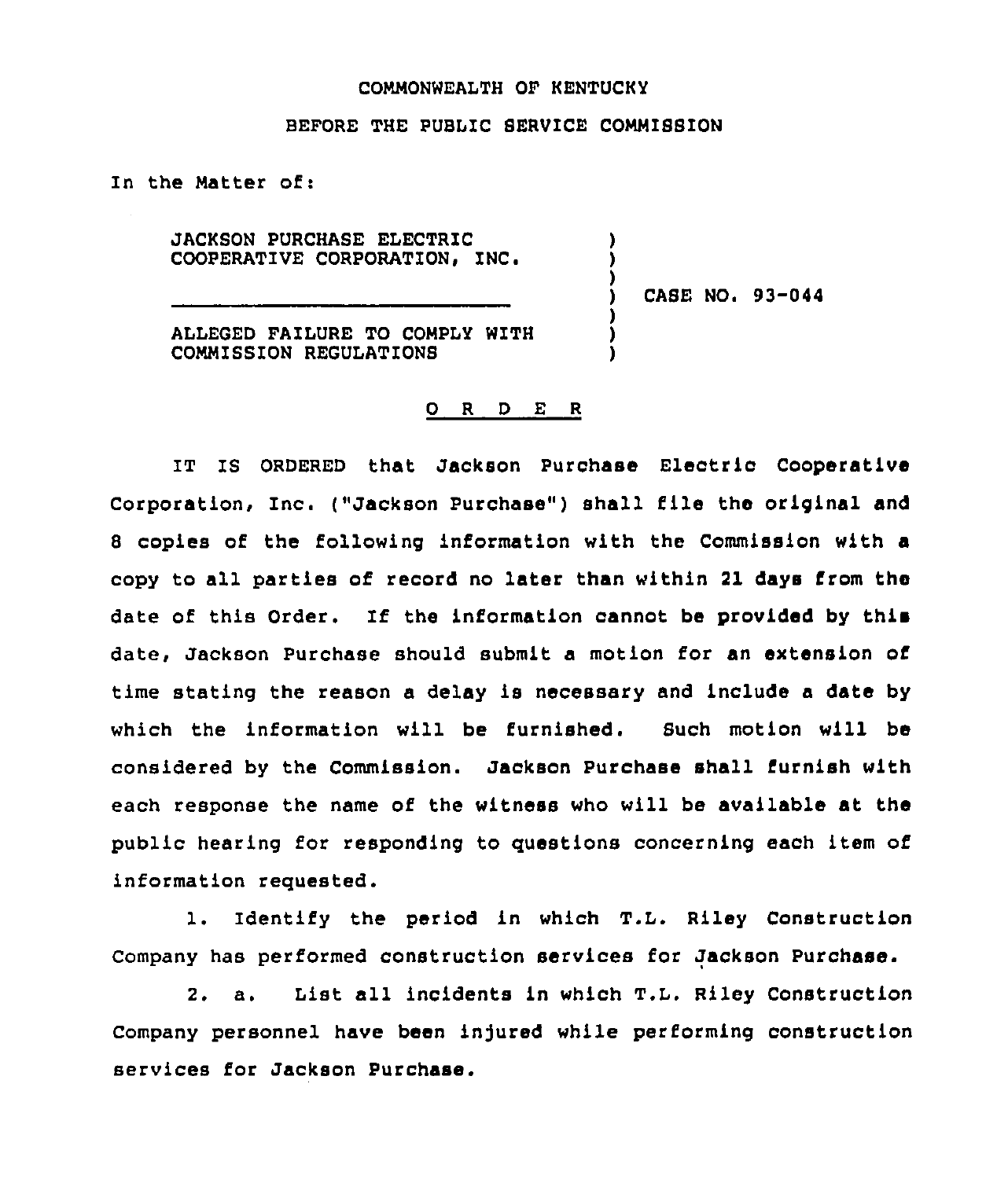b. Provide all documents related to these incidents.

c. State whether any of these incidents involved violations of the National Electrical Safety Code.

3. a. State whether prior to the accident Jackson Purchase had any knowledge of T.L. Riley Construction Company personnel failing to comply with the National Electrical Safety Code when performing construction services for Jackson Purchase.

b. Zf yes, describe Jackson Purchase's response to these failures.

4. Describe all services which T.L. Riley Construction Company performs for Jackson Purchase.

5. a. State whether Jackson Purchase inspects the work performed by T.L. Riley Construction Company.

b. Zf inspections are performed,

( 1) describe how these inspections are performed.

(2) state the purpose of these inspections.

(3) identify the persons who perform these inspections.

(4) state the inspector's position with Jackson Purchase and his experience in the area of utility construction.

(5) state whether any violations of the National Electrical Safety Code have been discovered during these inspections.

6. a. State when, prior to the incident, Jackson Purchase last inspected the lines in the area of the incident.

b. Describe how Jackson Purchase inspected these lines.

 $-2-$